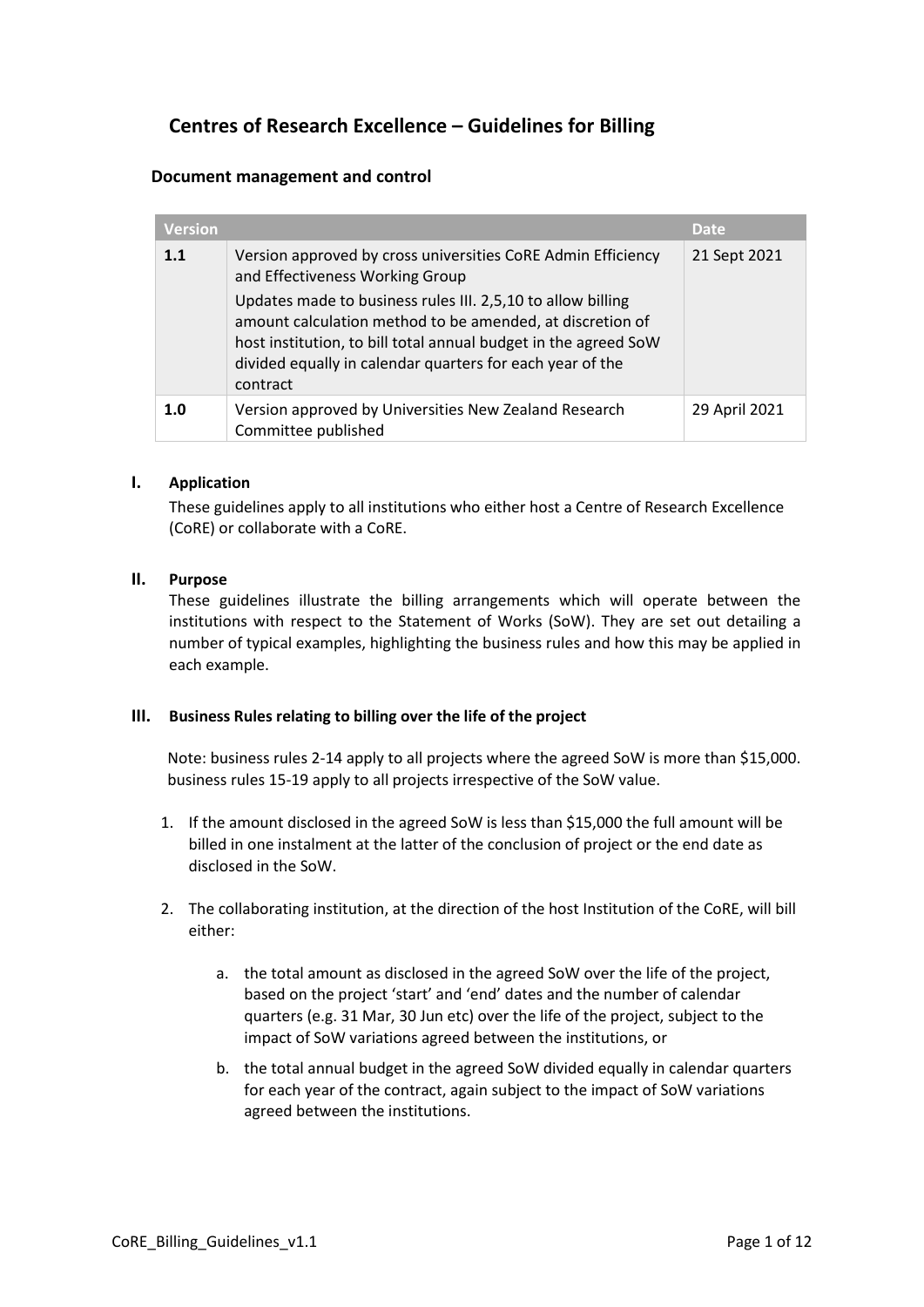- 3. The first billing date will be determined as the first calendar quarter end date following the project start date.
- 4. The final billing date will be determined as the first calendar quarter end date after the project end date.
- 5. Depending on the billing calculation method chosen under 2., each billing will be determined as either
	- a. the total amount in the agreed SoW divided by the number of calendar quarters, or
	- b. the total annual budget in the agreed SoW divided equally in calendar quarters.
- 6. The quarterly billing will be made by the collaborating institution within one month of the calendar quarter end.
- 7. The quarterly billing will be paid by the host institution within 60 days of the billing being received.
- 8. Events which trigger a contract variation, including where deliverables under the SoW are not able to be met, will be set out in the specific *[CoRE Guidelines for Contract Variations](https://cdn.auckland.ac.nz/assets/auckland/research/research-institutes-and-centres/core-contract-variation-guidelines.pdf)*.
- 9. In the event that there is a variation of the SoW agreed between the institutions, the price difference will be reflected in the final instalment, with the quarterly billing instalments unchanged unless the total variations to the SoW are cumulatively more than \$50,000. Note, this amount may be varied by the CoRE's host institution, at their discretion.
- 10. If the cumulative variation (to increase or reduce the SoW value) over the life of the project is greater than the threshold determined in paragraph 9, revised billing amounts will be determined based upon the billing calculation method chosen under 2.
- 11. The standard documentation of the change in the SoW value as a result of the variation is advised in the *CoRE Guidelines [for Contract Variations](https://cdn.auckland.ac.nz/assets/auckland/research/research-institutes-and-centres/core-contract-variation-guidelines.pdf)*.
- 12. If the start date of the project is changed following the formal approval of the SoW between the institutions, but before the start state originally disclosed, the quarterly billing arrangements will be changed to re-align with the new project start date.
- 13. If the project end date is extended beyond the originally agreed project end date, the quarterly billing arrangements will not be changed to re-align with the new project end date.
- 14. In extraordinary circumstances where the host institution after discussion with the collaborator deems that performance by the collaborator under the SoW is materially impaired they will retain the right to suspend progress billings until such time as the progress by the collaborator is remediated to the host's satisfaction.

The business rules at the conclusion of the project are set out in the *[CoRE Guidelines](https://cdn.auckland.ac.nz/assets/auckland/research/research-institutes-and-centres/core-reporting-guidelines.pdf) for [Reporting](https://cdn.auckland.ac.nz/assets/auckland/research/research-institutes-and-centres/core-reporting-guidelines.pdf)*. The key elements in so far as they impact billing are as follows: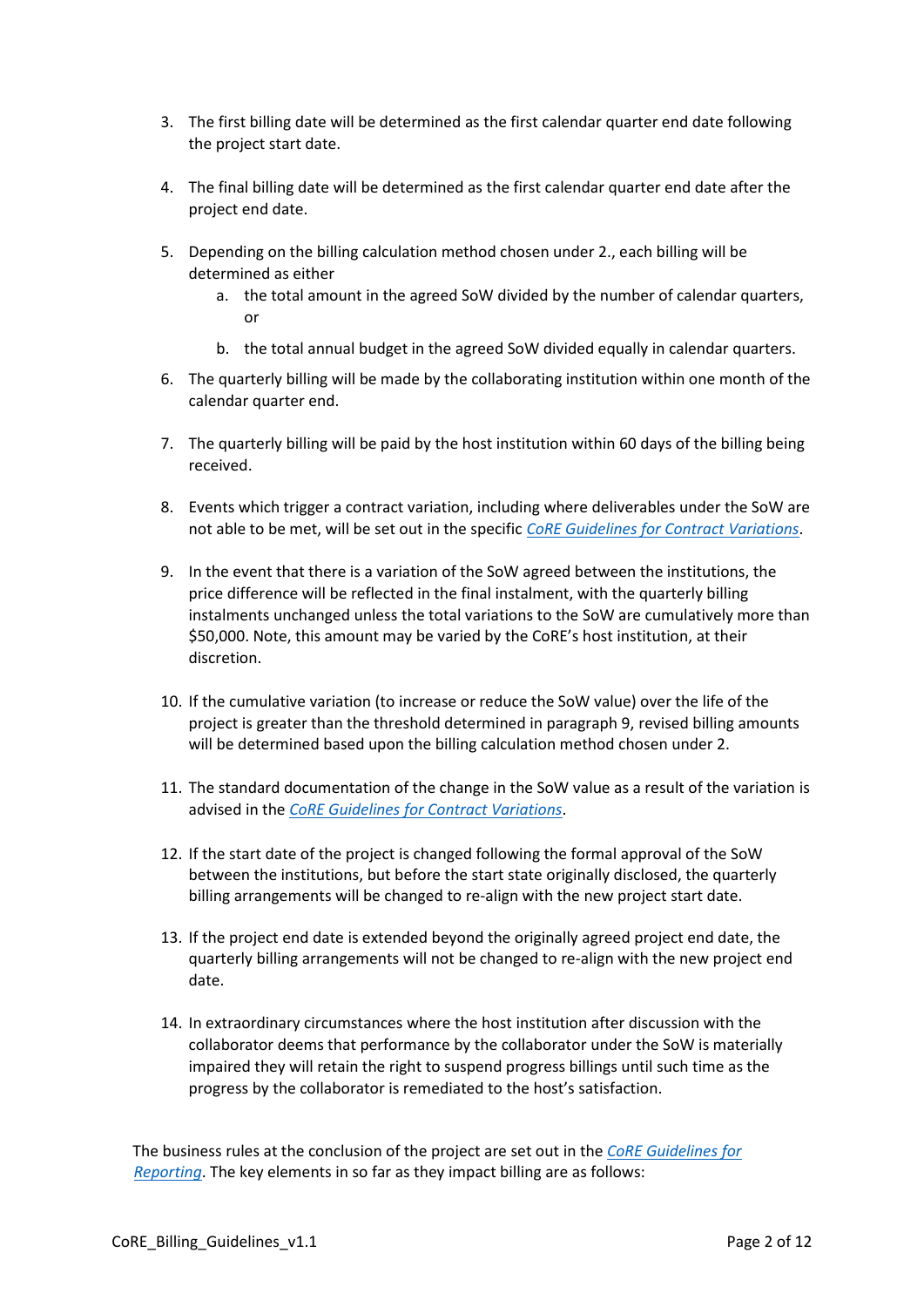- 15. The *[CoRE Guidelines](https://cdn.auckland.ac.nz/assets/auckland/research/research-institutes-and-centres/core-reporting-guidelines.pdf) for Reporting* set out the quarterly reporting between host and collaborator. In line with the timeframes and format set out in the CoRE Reporting Guidelines, at the conclusion of the project the final costs of a project, as reported by the collaborator for inclusion in the CoRE financial statements, must equal the total of the agreed amounts billed between host and collaborator.
- 16. In the event that the collaborator does overspend, unless otherwise agreed through the variation process, the collaborator will absorb the additional expenditure incurred over the original budget as amended for agreed variations and not include these additional costs in the final cost reporting to the host.
- 17. In the event that the total actual costs incurred are less than the budgeted costs, as amended for agreed variations, where the difference is more than the lesser of 10% of the budgeted costs as amended for agreed variations, or \$10,000 the collaborator will be required to:
	- a. Return the underspend funds to the host, unless the collaborator submits and the host approves a proposal outlining an alternative acceptable use of the underspend and the parties agree to a no-cost extension.
	- b. Report the final project costs to the host at an amount equal to the total SoW agreed cost, as amended by agreed variation and the funds returned.
- 18. In the event that the total actual costs incurred are less than the budgeted costs, as amended for agreed variations, by less than 10% of the budgeted costs as amended for agreed variations up to a maximum of \$10,000 the collaborator:
	- a. Will not be required to return the underspend funds to the host, unless this would result in the host being required to return funds to the TEC, at (say) the conclusion of the operating period of the CoRE, or as specifically directed by the host organisation.
	- b. Must only use the unspent funds to carry out activities approved by the CoRE (i.e. email exchange between PI and CoRE).
	- c. Will keep the project open for a time period agreed with the CoRE (ie a time-only extension) to allow the funds to be spent on approved activities.
	- d. Will at the conclusion of the project submit a final financial report to the host confirming, for the purposes of preparing the CoRE financial statements, that the costs incurred and billed are equal to the amount of the agreed SoW as amended for agreed variations.
- 19. In the case of an underspend that is returned to the host (as outlined in 18. above), the final billing instalment should be adjusted by the value of any underspend but in the event that for any reason the adjusted billings on the project exceed the final reported project costs the collaborator will issue a credit note within 60 days of the conclusion of the project.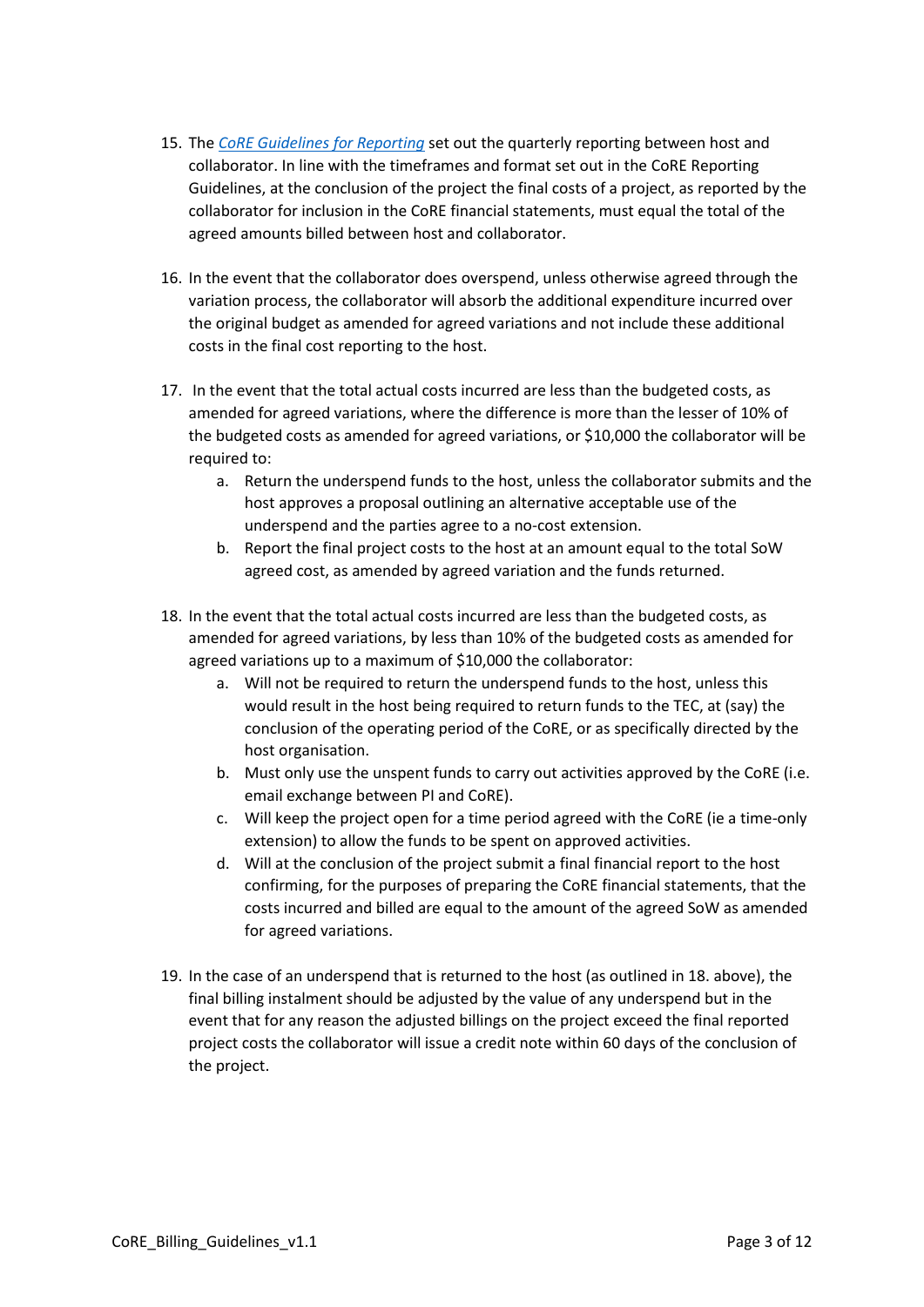## **IV. Billing Scenarios**

[Appendix 1](#page-4-0) provides examples of how the billing guidelines should be applied in a number of different billing scenarios. Please note, these scenarios have been prepared to illustrate billing option 2a. - billing the amount as disclosed in the agreed SoW over the life of the project.

- 1. SoW agreed and billed over the life of the project with no variations.
- 2. SoW agreed and billed over the life of the project with total agreed variation increases of less than or equal to \$50,000 - Non-material variations agreed during the life of the project and billed at the conclusion of the project.
- 3. SoW agreed and billed over the life of the project with cumulative variations upwards of more than \$50,000. Cumulative material variations agreed during the life of the project and the billing schedule is revised.
- 4. SoW concluded and billed over the life of the project with cumulative variations downwards of less than or equal to \$50,000. Non-material variations agreed during the life of the project and billed at the conclusion of the project.
- 5. SoW concluded and billed over the life of the project with cumulative variations downwards of more than \$50,000. Cumulative material variations agreed during the life of the project and the billing schedule is revised.
- 6. SoW concluded and billed over the life of the project with no variations. However, the costs incurred by the collaborator in undertaking the project are advised to the host at an amount > \$10,000 or >10% of budget below the budgeted costs and the host requires the return of funds (as opposed to agreeing to their alternate use). Underspend included in final instalment amount.
- 7. SoW agreed and billed over the life of the project. Start date is varied before the date of the project start, end date is also extended, and billing schedule is revised.
- 8. SoW agreed and billed over the life of the project. The project end date is varied before the end of the original project end date - billing schedule is not revised.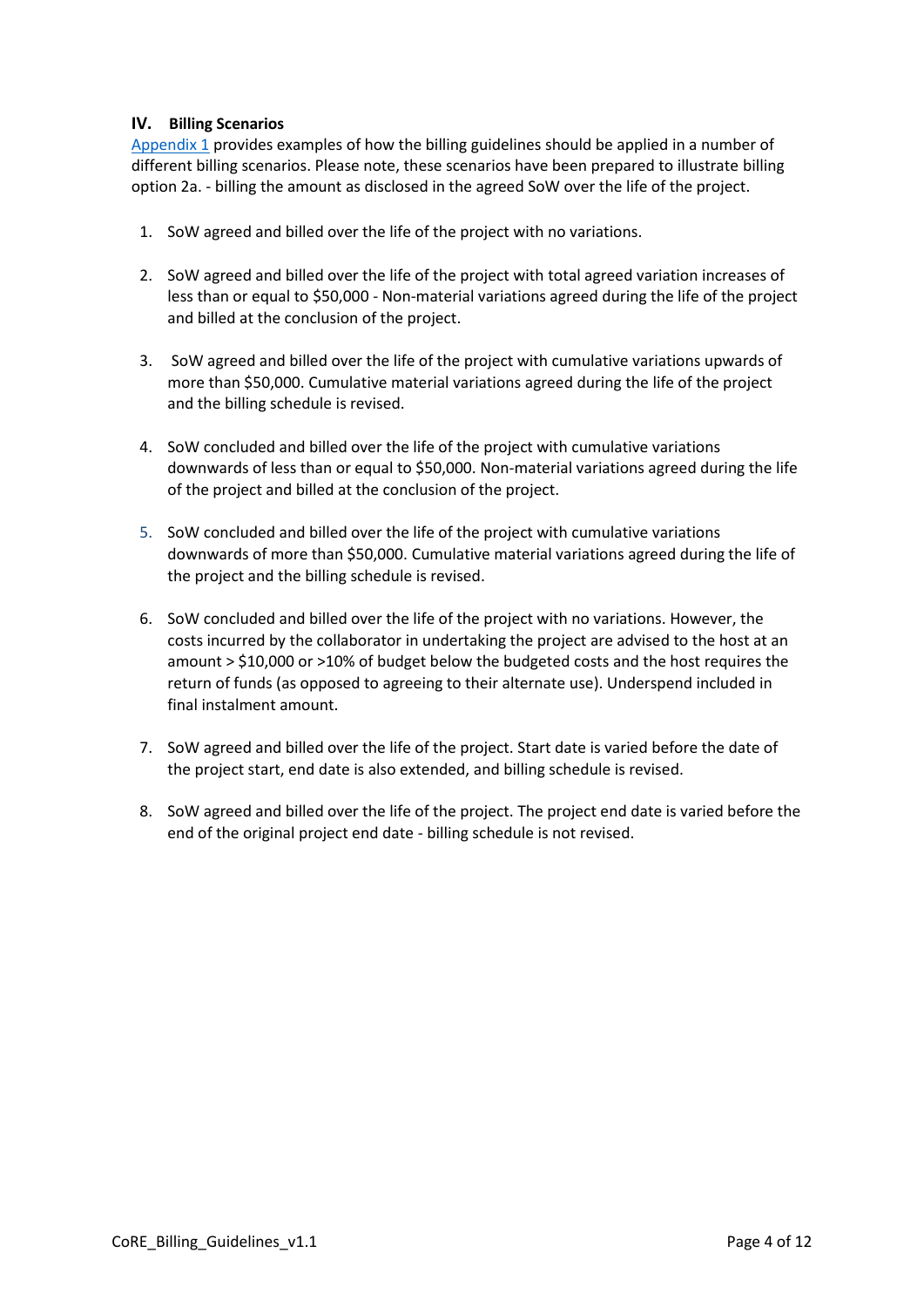## <span id="page-4-0"></span>**Appendix 1 – Billing Scenarios**

#### CoRe 2021 Billing Scenario 1

SoW start date: 17 April 2022 SoW end date: 31 August 2024 Original SoW value \$2,000,000 with 10 quarterly billings of \$200,000 per quarter First billing date: 30 June 2022 Last billing date: 30 September 2024 Variation 1 -Variation 2 -Variation 3 -

|                     | Original        |  |
|---------------------|-----------------|--|
| SoW Value           | \$<br>2,000,000 |  |
| <b>Billing Date</b> | Instalments     |  |
| 30-06-22            | \$<br>200,000   |  |
| 30-09-22            | \$<br>200,000   |  |
| 31-12-22            | \$<br>200,000   |  |
| 31-03-23            | \$<br>200,000   |  |
| $30 - 06 - 23$      | \$<br>200,000   |  |
| $30-09-23$          | \$<br>200,000   |  |
| 31-12-23            | \$<br>200,000   |  |
| 31-03-24            | \$<br>200,000   |  |
| 30-06-24            | \$<br>200,000   |  |
| 30-09-24            | \$<br>200,000   |  |
| Total               | \$<br>2,000,000 |  |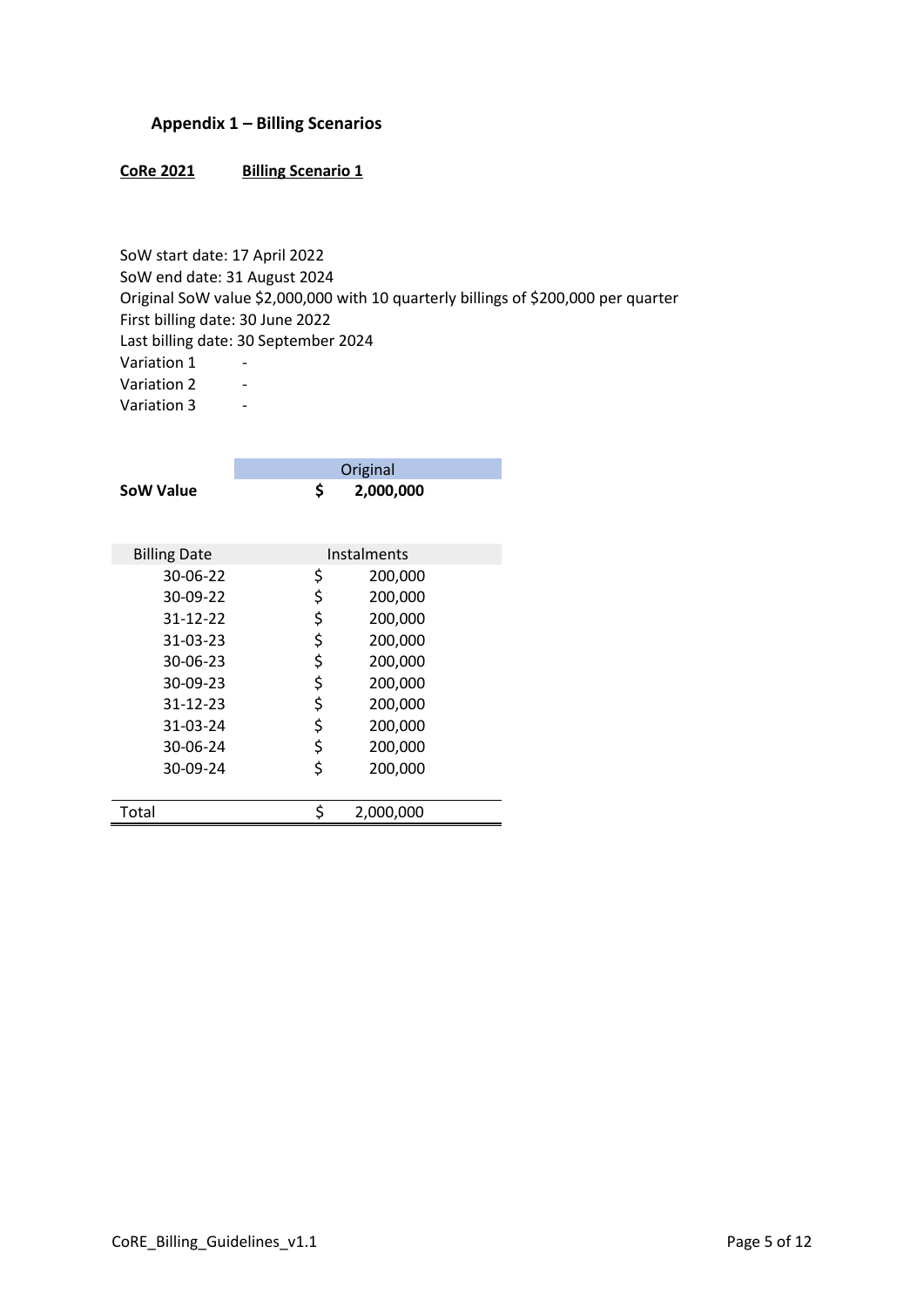Total Variations <= \$50,000 (increase)

SoW start date: 17 April 2022 SoW end date: 31 August 2024

Original SoW value \$2,000,000 with 10 quarterly billings of \$200,000 per quarter First billing date: 30 June 2022

Last billing date: 30 September 2024

Variation 1 \$10,000 agreed increase in April 2022

Variation 2 \$20,000 agreed increase in January 2023

Variation 3 \$10,000 agreed increase in January 2024

**NOTE:** Final instalment and invoice revised to reflect \$40,000 cumulative variations to **increase** SoW amount

|                     |          | Original           | After Var 1     | After Var 2        | After Var 3        |
|---------------------|----------|--------------------|-----------------|--------------------|--------------------|
| <b>SoW Value</b>    |          | \$<br>2,000,000    | \$<br>2,010,000 | \$<br>2,030,000    | \$<br>2,040,000    |
|                     |          |                    | From April 2022 | From Jan 2023      | From Jan 2024      |
| <b>Billing Date</b> |          | <b>Instalments</b> | Instalments     | <b>Instalments</b> | <b>Instalments</b> |
|                     | 30-06-22 | \$<br>200,000      | \$<br>200,000   | \$<br>200,000      | \$<br>200,000      |
|                     | 30-09-22 | \$<br>200,000      | \$<br>200,000   | \$<br>200,000      | \$<br>200,000      |
|                     | 31-12-22 | \$<br>200,000      | \$<br>200,000   | \$<br>200,000      | \$<br>200,000      |
|                     | 31-03-23 | \$<br>200,000      | \$<br>200,000   | \$<br>200,000      | \$<br>200,000      |
|                     | 30-06-23 | \$<br>200,000      | \$<br>200,000   | \$<br>200,000      | \$<br>200,000      |
|                     | 30-09-23 | \$<br>200,000      | \$<br>200,000   | \$<br>200,000      | \$<br>200,000      |
|                     | 31-12-23 | \$<br>200,000      | \$<br>200,000   | \$<br>200,000      | \$<br>200,000      |
|                     | 31-03-24 | \$<br>200,000      | \$<br>200,000   | \$<br>200,000      | \$<br>200,000      |
|                     | 30-06-24 | \$<br>200,000      | \$<br>200,000   | \$<br>200,000      | \$<br>200,000      |
|                     | 30-09-24 | \$<br>200,000      | \$<br>200,000   | \$<br>200,000      | \$<br>240,000      |
|                     |          |                    |                 |                    |                    |
| Total               |          | \$<br>2,000,000    | \$<br>2,000,000 | \$<br>2,000,000    | \$<br>2,040,000    |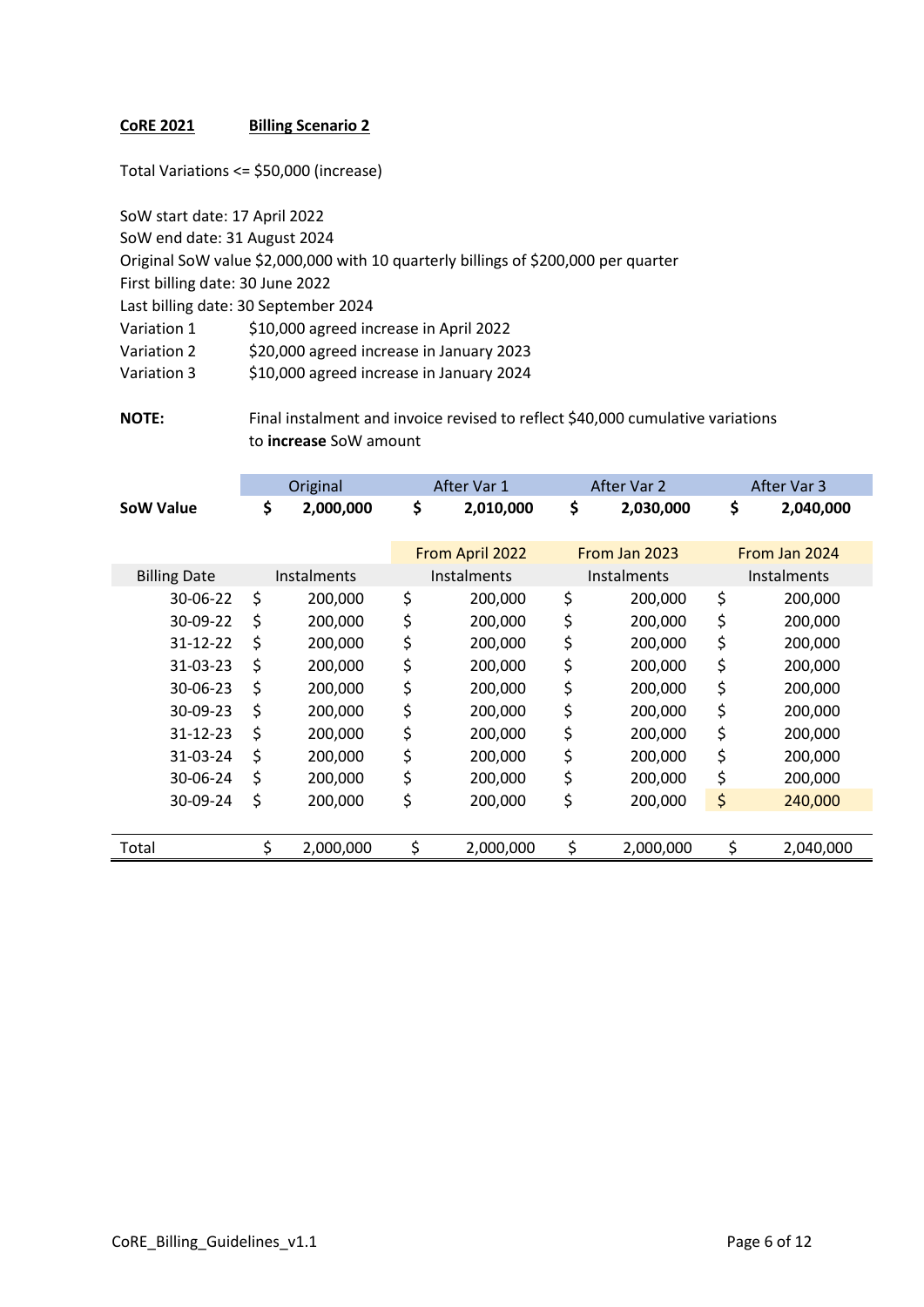Total Variations > \$50,000 (increase)

SoW start date: 17 April 2022 SoW end date: 31 August 2024 Original SoW value \$2,000,000 with 10 quarterly billings of \$200,000 per quarter First billing date: 30 June 2022 Last billing date: 30 September 2024 Variation 1 \$10,000 agreed increase in April 2022 Variation 2 \$20,000 agreed increase in January 2023 Variation 3 \$30,000 agreed increase in January 2024

**NOTE:** Billing schedule revised once cumulative variations exceed \$50,000 Cumulative variations of \$60,000 included in revised billing amounts for last 3 billing periods to match **increased** SoW amount

|                     | Original           | After Var 1     | After Var 2        | After Var 3        |
|---------------------|--------------------|-----------------|--------------------|--------------------|
| <b>SoW Value</b>    | \$<br>2,000,000    | \$<br>2,010,000 | \$<br>2,030,000    | \$<br>2,060,000    |
|                     |                    | From April 2022 | From Jan 2023      | From Jan 2024      |
| <b>Billing Date</b> | <b>Instalments</b> | Instalments     | <b>Instalments</b> | <b>Instalments</b> |
| 30-06-22            | \$<br>200,000      | \$<br>200,000   | \$<br>200,000      | \$<br>200,000      |
| 30-09-22            | \$<br>200,000      | \$<br>200,000   | \$<br>200,000      | \$<br>200,000      |
| 31-12-22            | \$<br>200,000      | \$<br>200,000   | \$<br>200,000      | \$<br>200,000      |
| 31-03-23            | \$<br>200,000      | \$<br>200,000   | \$<br>200,000      | \$<br>200,000      |
| $30 - 06 - 23$      | \$<br>200,000      | \$<br>200,000   | \$<br>200,000      | \$<br>200,000      |
| 30-09-23            | \$<br>200,000      | \$<br>200,000   | \$<br>200,000      | \$<br>200,000      |
| 31-12-23            | \$<br>200,000      | \$<br>200,000   | \$<br>200,000      | \$<br>200,000      |
| 31-03-24            | \$<br>200,000      | \$<br>200,000   | \$<br>200,000      | \$<br>220,000      |
| 30-06-24            | \$<br>200,000      | \$<br>200,000   | \$<br>200,000      | \$<br>220,000      |
| 30-09-24            | \$<br>200,000      | \$<br>200,000   | \$<br>200,000      | \$<br>220,000      |
|                     |                    |                 |                    |                    |
| Total               | \$<br>2,000,000    | \$<br>2,000,000 | \$<br>2,000,000    | \$<br>2,060,000    |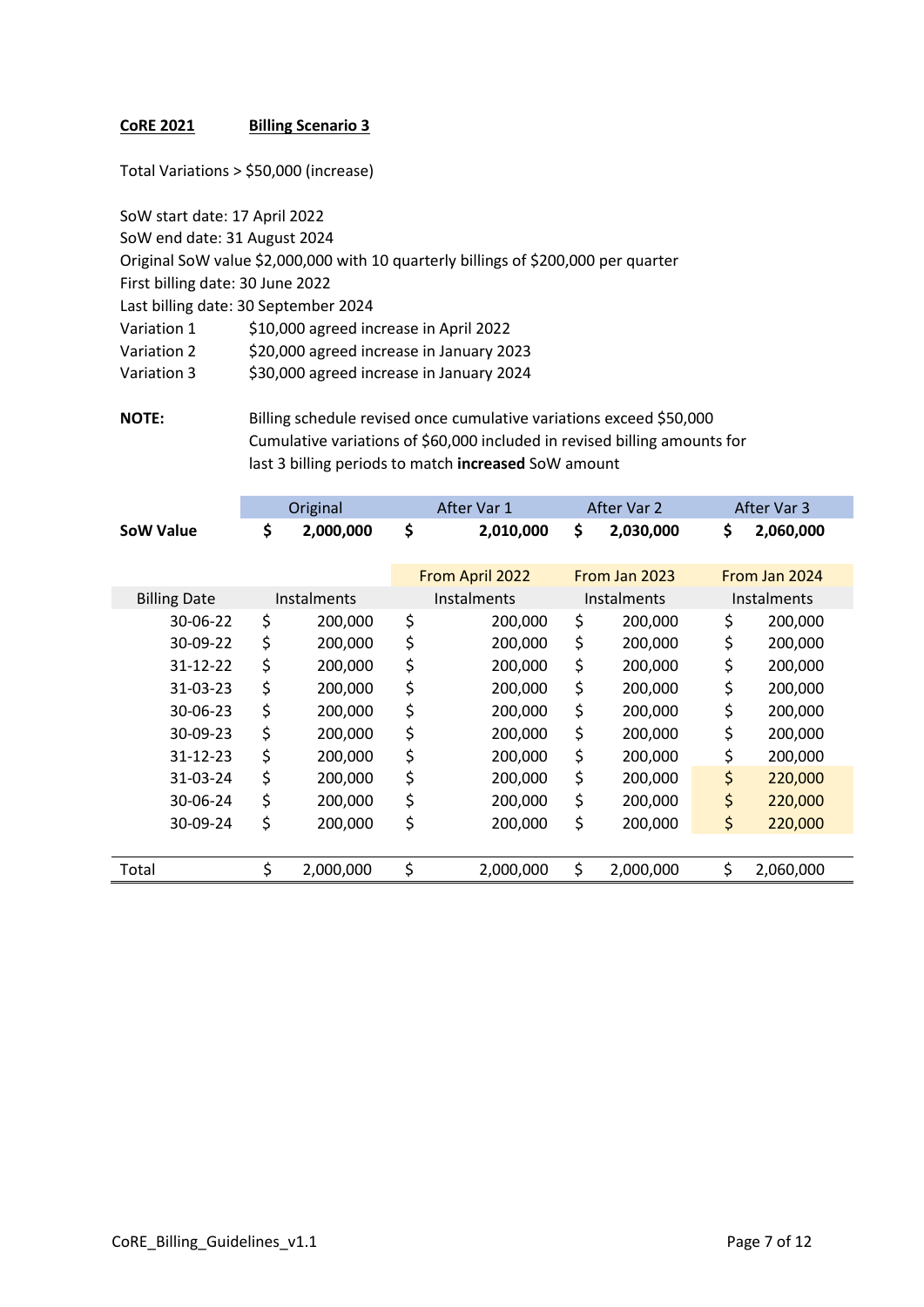Total Variations <= \$50,000 (decrease)

SoW start date: 17 April 2022 SoW end date: 31 August 2024 Original SoW value \$2,000,000 with 10 quarterly billings of \$200,000 per quarter First billing date: 30 June 2022 Last billing date: 30 September 2024 Variation 1 \$10,000 agreed decrease in April 2022 Variation 2 \$20,000 agreed decrease in January 2023 Variation 3 \$10,000 agreed decrease in January 2024

**NOTE:** Final instalment and invoice revised to reflect \$40,000 cumulative variations to **reduce** SoW amount

|                     | Original           | After Var 1     | After Var 2     | After Var 3        |
|---------------------|--------------------|-----------------|-----------------|--------------------|
| <b>SoW Value</b>    | \$<br>2,000,000    | \$<br>1,990,000 | \$<br>1,970,000 | \$<br>1,960,000    |
|                     |                    | From April 2022 | From Jan 2023   | From Jan 2024      |
| <b>Billing Date</b> | <b>Instalments</b> | Instalments     | Instalments     | <b>Instalments</b> |
| 30-06-22            | \$<br>200,000      | \$<br>200,000   | \$<br>200,000   | \$<br>200,000      |
| 30-09-22            | \$<br>200,000      | \$<br>200,000   | \$<br>200,000   | \$<br>200,000      |
| 31-12-22            | \$<br>200,000      | \$<br>200,000   | \$<br>200,000   | \$<br>200,000      |
| 31-03-23            | \$<br>200,000      | \$<br>200,000   | \$<br>200,000   | \$<br>200,000      |
| 30-06-23            | \$<br>200,000      | \$<br>200,000   | \$<br>200,000   | \$<br>200,000      |
| 30-09-23            | \$<br>200,000      | \$<br>200,000   | \$<br>200,000   | \$<br>200,000      |
| 31-12-23            | \$<br>200,000      | \$<br>200,000   | \$<br>200,000   | \$<br>200,000      |
| 31-03-24            | \$<br>200,000      | \$<br>200,000   | \$<br>200,000   | \$<br>200,000      |
| 30-06-24            | \$<br>200,000      | \$<br>200,000   | \$<br>200,000   | \$<br>200,000      |
| 30-09-24            | \$<br>200,000      | \$<br>200,000   | \$<br>200,000   | \$<br>160,000      |
|                     |                    |                 |                 |                    |
| Total               | \$<br>2,000,000    | \$<br>2,000,000 | \$<br>2,000,000 | \$<br>1,960,000    |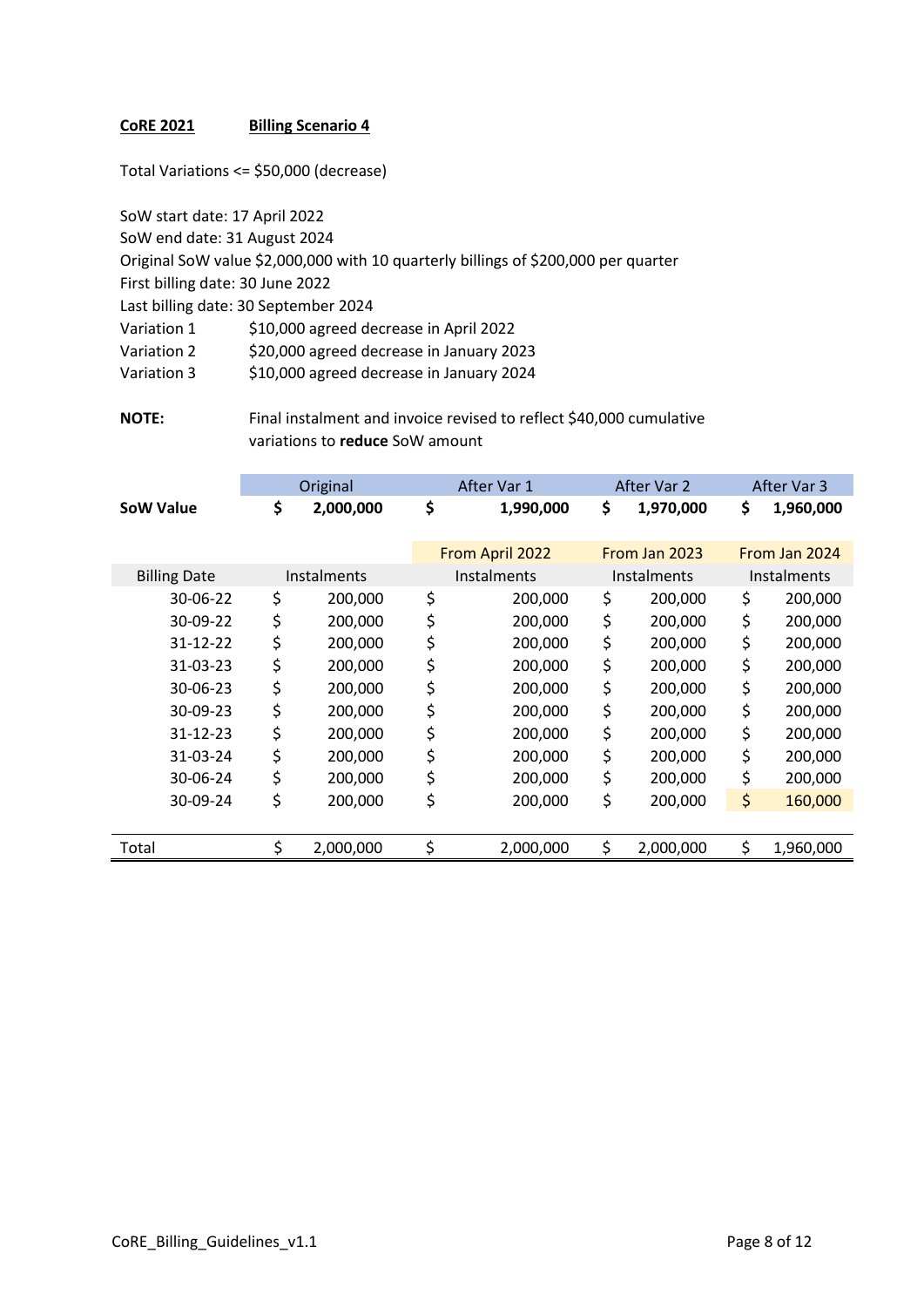Total Variations > \$50,000 (decrease)

SoW start date: 17 April 2022 SoW end date: 31 August 2024 Original SoW value \$2,000,000 with 10 quarterly billings of \$200,000 per quarter First billing date: 30 June 2022 Last billing date: 30 September 2024 Variation 1 \$10,000 agreed decrease in April 2022 Variation 2 \$20,000 agreed decrease in January 2023 Variation 3 \$30,000 agreed decrease in January 2024

**NOTE:** Billing schedule revised once cumulative variations exceed \$50,000 Cumulative variations of \$60,000 included in revised billing amounts for last 3 billing periods to **reduce** SoW amount

|                     | Original        | After Var 1     | After Var 2        | After Var 3        |
|---------------------|-----------------|-----------------|--------------------|--------------------|
| <b>SoW Value</b>    | \$<br>2,000,000 | \$<br>1,990,000 | \$<br>1,970,000    | \$<br>1,940,000    |
|                     |                 | From April 2022 | From Jan 2023      | From Jan 2024      |
| <b>Billing Date</b> | Instalments     | Instalments     | <b>Instalments</b> | <b>Instalments</b> |
| 30-06-22            | \$<br>200,000   | \$<br>200,000   | \$<br>200,000      | \$<br>200,000      |
| 30-09-22            | \$<br>200,000   | \$<br>200,000   | \$<br>200,000      | \$<br>200,000      |
| 31-12-22            | \$<br>200,000   | \$<br>200,000   | \$<br>200,000      | \$<br>200,000      |
| 31-03-23            | \$<br>200,000   | \$<br>200,000   | \$<br>200,000      | \$<br>200,000      |
| 30-06-23            | \$<br>200,000   | \$<br>200,000   | \$<br>200,000      | \$<br>200,000      |
| 30-09-23            | \$<br>200,000   | \$<br>200,000   | \$<br>200,000      | \$<br>200,000      |
| 31-12-23            | \$<br>200,000   | \$<br>200,000   | \$<br>200,000      | \$<br>200,000      |
| 31-03-24            | \$<br>200,000   | \$<br>200,000   | \$<br>200,000      | \$<br>180,000      |
| 30-06-24            | \$<br>200,000   | \$<br>200,000   | \$<br>200,000      | \$<br>180,000      |
| 30-09-24            | \$<br>200,000   | \$<br>200,000   | \$<br>200,000      | \$<br>180,000      |
|                     |                 |                 |                    | \$                 |
| Total               | \$<br>2,000,000 | \$<br>2,000,000 | \$<br>2,000,000    | \$<br>1,940,000    |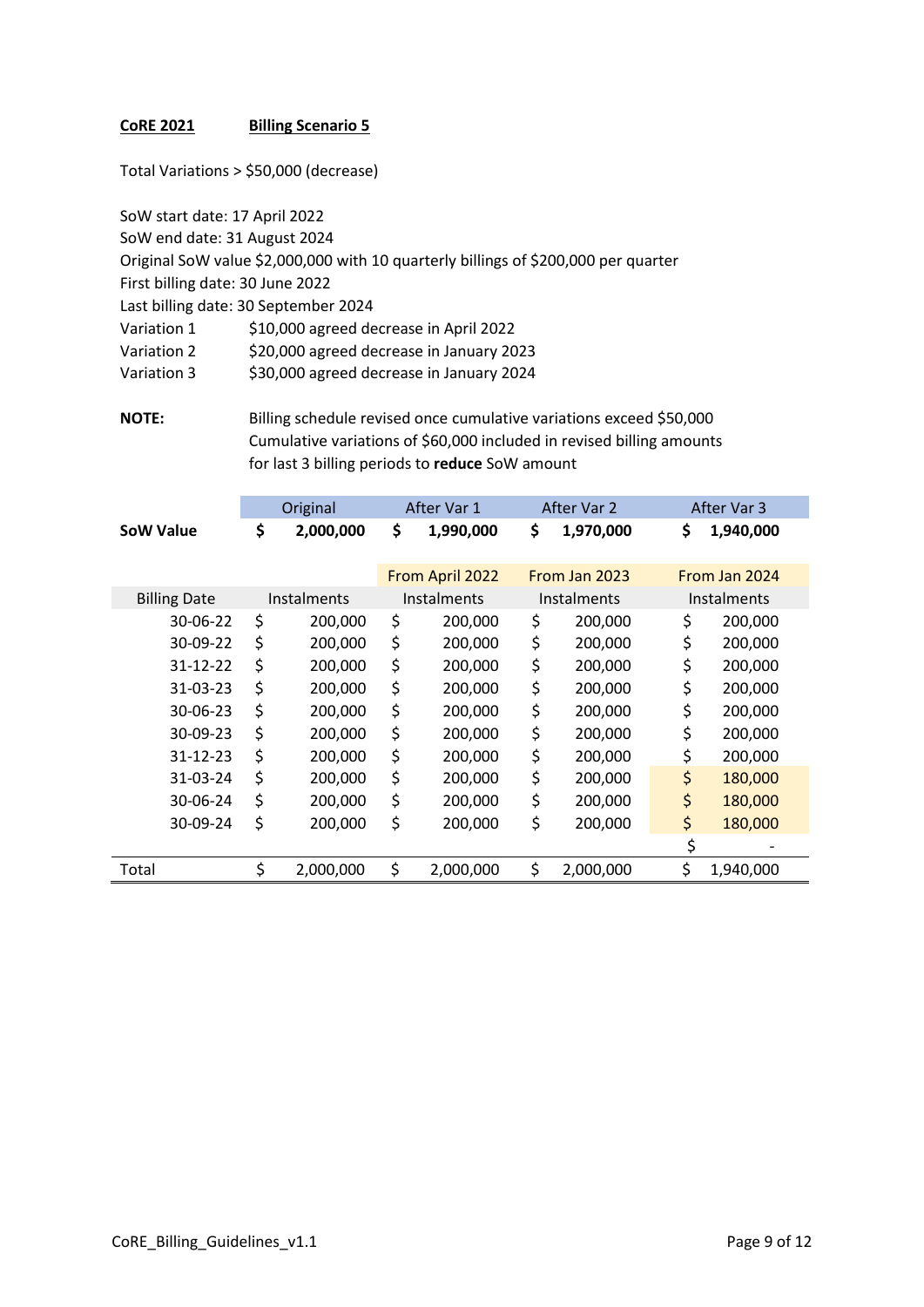Underspend (total costs less than budgeted costs) is > \$10,000 or >10% of the budgeted costs and host requires return of funds At quarter end 30-Sept-24 the collaborator advises their total project costs are \$1,950,000.

SoW start date: 17 April 2022 SoW end date: 31 August 2024 Original SoW value \$2,000,000 with 10 quarterly billings of \$200,000 per quarter First billing date: 30 June 2022 Last billing date: 30 September 2024 Variation 1 and 1 and 1 and 1 and 1 and 1 and 1 and 1 and 1 and 1 and 1 and 1 and 1 and 1 and 1 and 1 and 1 and 1 and 1 and 1 and 1 and 1 and 1 and 1 and 1 and 1 and 1 and 1 and 1 and 1 and 1 and 1 and 1 and 1 and 1 and 1 Variation 2 and 2 and 2 and 2 and 2 and 2 and 2 and 2 and 2 and 2 and 2 and 2 and 2 and 2 and 2 and 2 and 2 and 2 and 2 and 2 and 2 and 2 and 2 and 2 and 2 and 2 and 2 and 2 and 2 and 2 and 2 and 2 and 2 and 2 and 2 and 2 Variation 3 -

**NOTE:** The final invoice and instalment revised to reflect \$50,000 cost underspend In the event that for any reason the final adjusted billings on the project exceed the final reported project costs, the collaborator will issue a credit note within 60 days of the conclusion of the project

|                     | Original        |
|---------------------|-----------------|
| SoW Value           | \$<br>2,000,000 |
| <b>Billing Date</b> | Instalments     |
| 30-06-22            | \$<br>200,000   |
| 30-09-22            | \$<br>200,000   |
| $31 - 12 - 22$      | \$<br>200,000   |
| 31-03-23            | \$<br>200,000   |
| 30-06-23            | \$<br>200,000   |
| 30-09-23            | \$<br>200,000   |
| $31 - 12 - 23$      | \$<br>200,000   |
| 31-03-24            | \$<br>200,000   |
| 30-06-24            | \$<br>200,000   |
| 30-09-24            | \$<br>150,000   |
|                     |                 |
| Total               | \$<br>1,950,000 |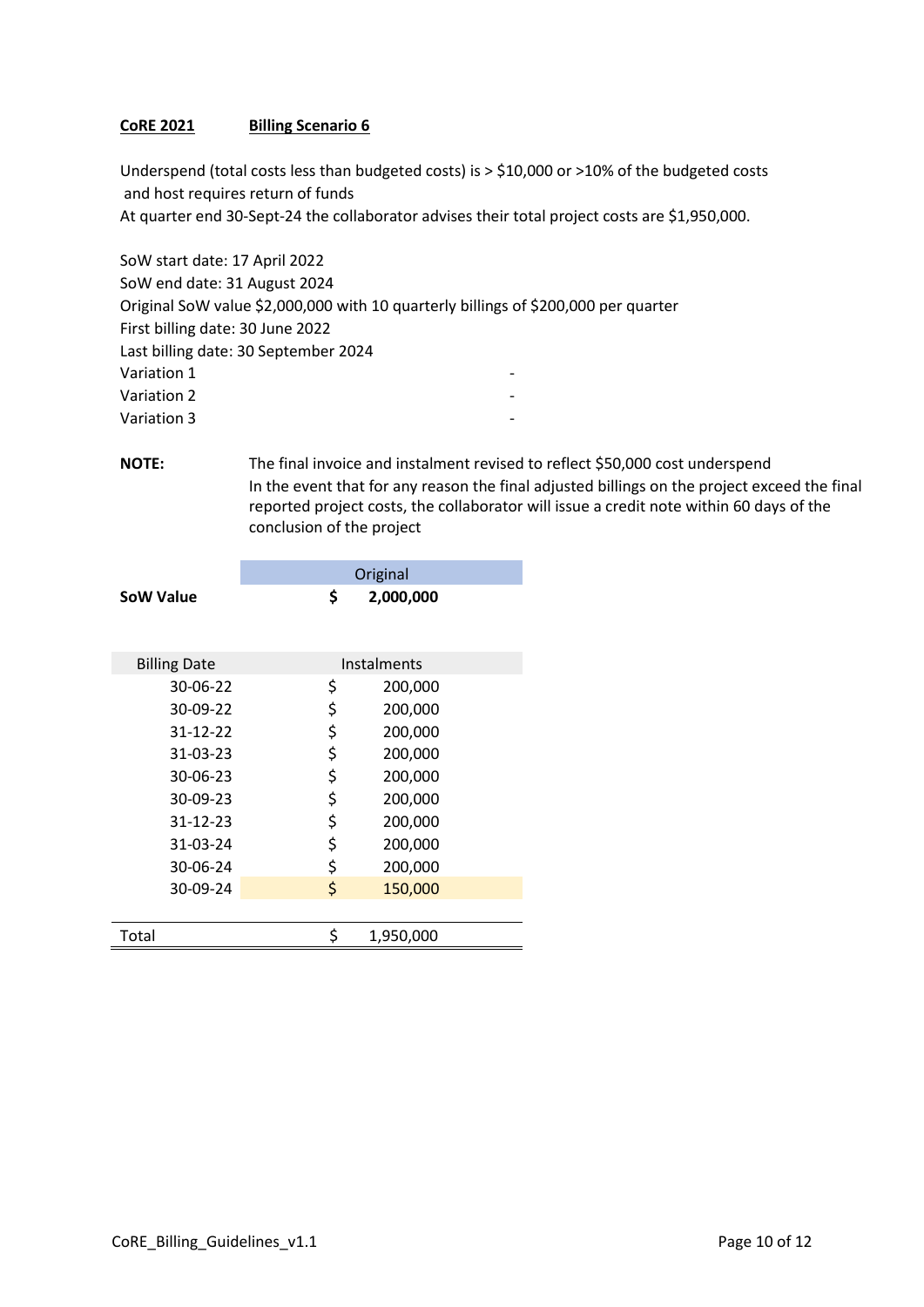Change of start date before the original start date disclosed in SoW

| SoW start date: 17 April 2022 |                                                                                    |
|-------------------------------|------------------------------------------------------------------------------------|
| Revised SoW start date 1 July |                                                                                    |
| 2022                          |                                                                                    |
| SoW end date: 31 August 2024  |                                                                                    |
|                               | Revised SoW end date 30 November 2022                                              |
|                               | Original SoW value \$2,000,000 with 10 quarterly billings of \$200,000 per quarter |
|                               | First billing date: 30 September 2022                                              |
|                               | Last billing date: 31 December 2024                                                |
| Variation 1                   | Change of start and end date                                                       |
| Variation 2                   |                                                                                    |
| Variation 3                   |                                                                                    |
|                               |                                                                                    |

**NOTE:** Start (and end) date of project changed before the start state originally disclosed - quarterly billing dates changed to align with new project start date

|                     | Original    | After Var 1               |             |  |  |
|---------------------|-------------|---------------------------|-------------|--|--|
| <b>SoW Value</b>    | \$2,000,000 |                           | \$2,000,000 |  |  |
|                     |             | <b>From April</b><br>2022 |             |  |  |
| <b>Billing Date</b> | Instalments | Instalments               |             |  |  |
| 30/06/22            | \$200,000   | 30/09/22                  | \$200,000   |  |  |
| 30/09/22            | \$200,000   | 31/12/22                  | \$200,000   |  |  |
| 31/12/22            | \$200,000   | 31/03/23                  | \$200,000   |  |  |
| 31/03/23            | \$200,000   | 30/06/23                  | \$200,000   |  |  |
| 30/06/23            | \$200,000   | 30/09/23                  | \$200,000   |  |  |
| 30/09/23            | \$200,000   | 31/12/23                  | \$200,000   |  |  |
| 31/12/23            | \$200,000   | 31/03/24                  | \$200,000   |  |  |
| 31/03/24            | \$200,000   | 30/06/24                  | \$200,000   |  |  |
| 30/06/24            | \$200,000   | 30/09/24                  | \$200,000   |  |  |
| 30/09/24            | \$200,000   | 31/12/24                  | \$200,000   |  |  |
| Total               | \$2,000,000 |                           | \$2,000,000 |  |  |